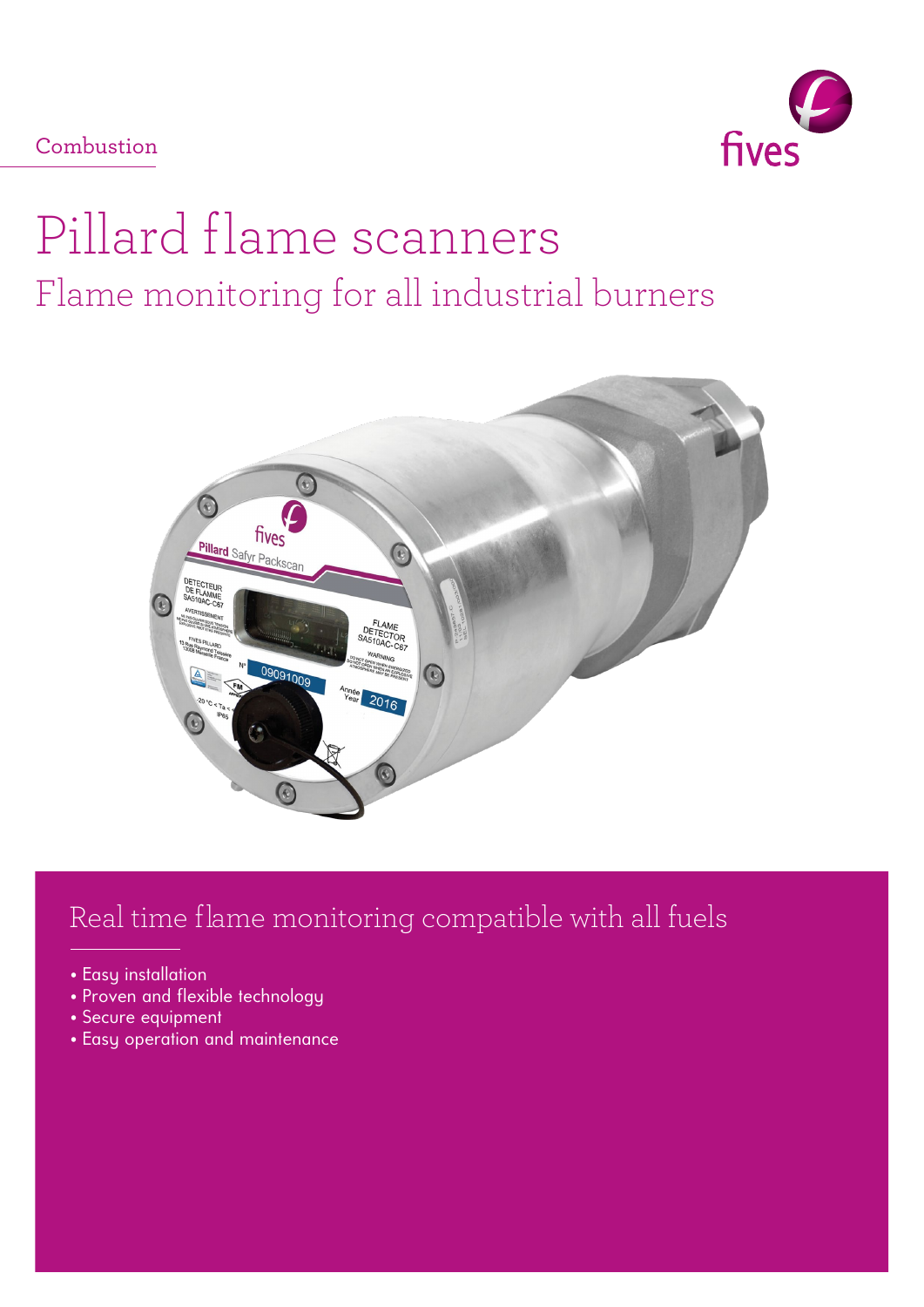# Fives' ultimate solutions for real time monitoring of flame presence

Fives' complete range of flame scanners ensures a secured combustion process thanks to state-of-the-art detection technologies. Pillard flame scanners are adapted to different types of fuels and combustion processes.

### EASY INSTALLATION

- − "All-in-one" design includes electronics control integrated within the flame scanner sight
- − No remote box, nor cable needed

#### APPLICATIONS / MARKETS (non-exhaustive list)

Pillard flame scanners are compatible with all type of fuels and can be used in the following industries:

- − Energy
- − Petrochemical
- − Cement
- − Chemical
- − Steel
- − Claus unit



Pillard flame scanners fitted on industrial burners





### EASY OPERATION AND MAINTENANCE

- − Innovative IR remote control
- − Flame level display directly on the detector



### SAFE EQUIPMENT

Pillard flame scanners meet the most stringent safety regulations and compliances:

- − ATEX / IECEx (EN 60079)
- − SIL3 (EN 61508)
- − TUV (EN 298)
- − FM approvals

#### PROVEN AND FLEXIBLE TECHNOLOGY

- − Can be used in hazardous combustion areas
- − Adapted to all customer requests whatever the power and sites constraints

Remote control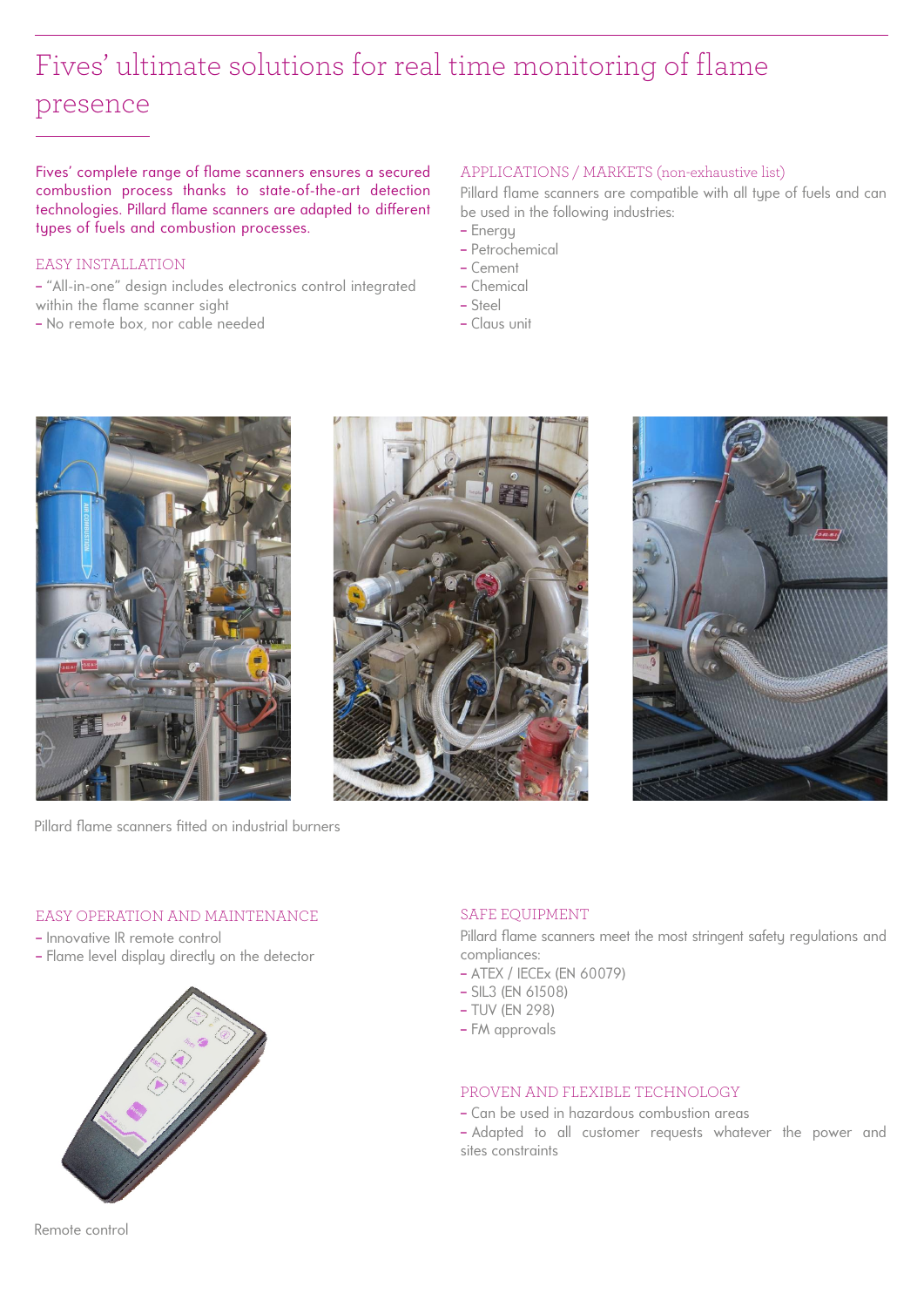# Proven technology for industrial burners flame monitoring and all types of fuels

#### PILLARD RUBY PACKSCAN™

- − Ultra-Violet radiation technology
- − Monitors flame presence of gas and diesel oil

The sensor measures the flame presence as the Ultra-Violet radiation emitted from the flame gets in touch with the gas integrated in the sensor. The signal of the flame presence is ensured with a patented mechanical self-checking device, fitted within the electronic unit.

#### PILLARD SAFYR PACKSCAN™

- − Infra red technology
- − Monitors heavy oil, coal or liquid fuel

A light sensor monitors the flame presence by measuring the flickering frequency of the flame. The measured frequency is then compared to a defined frequency threshold, thus providing the signal of either presence or absence of the flame. The electronical self-checking device guarantees the proper functioning of the sensor and the electronic parts.



## PILLARD DARKSCAN™ AND PILLARD DARKSCAN™ FLEX

− Pyrometric technology

- Monitors flame presence of acid gas and multi-fuel combustion

The flame detection is ensured by the measure of the temperature difference variation between two points in a flame. The electronical self-checking device checks the proper functioning of the sensor and electronic parts every second.

Fives has also developed a special flame scanner for flame detection within a rotary kiln, the Pillard Darkscan™ Flex. The electronic box installed on the front plate is connected to the sensor inside the rotary kiln thanks to a tailor-made connection.



Pillard Darkscan™